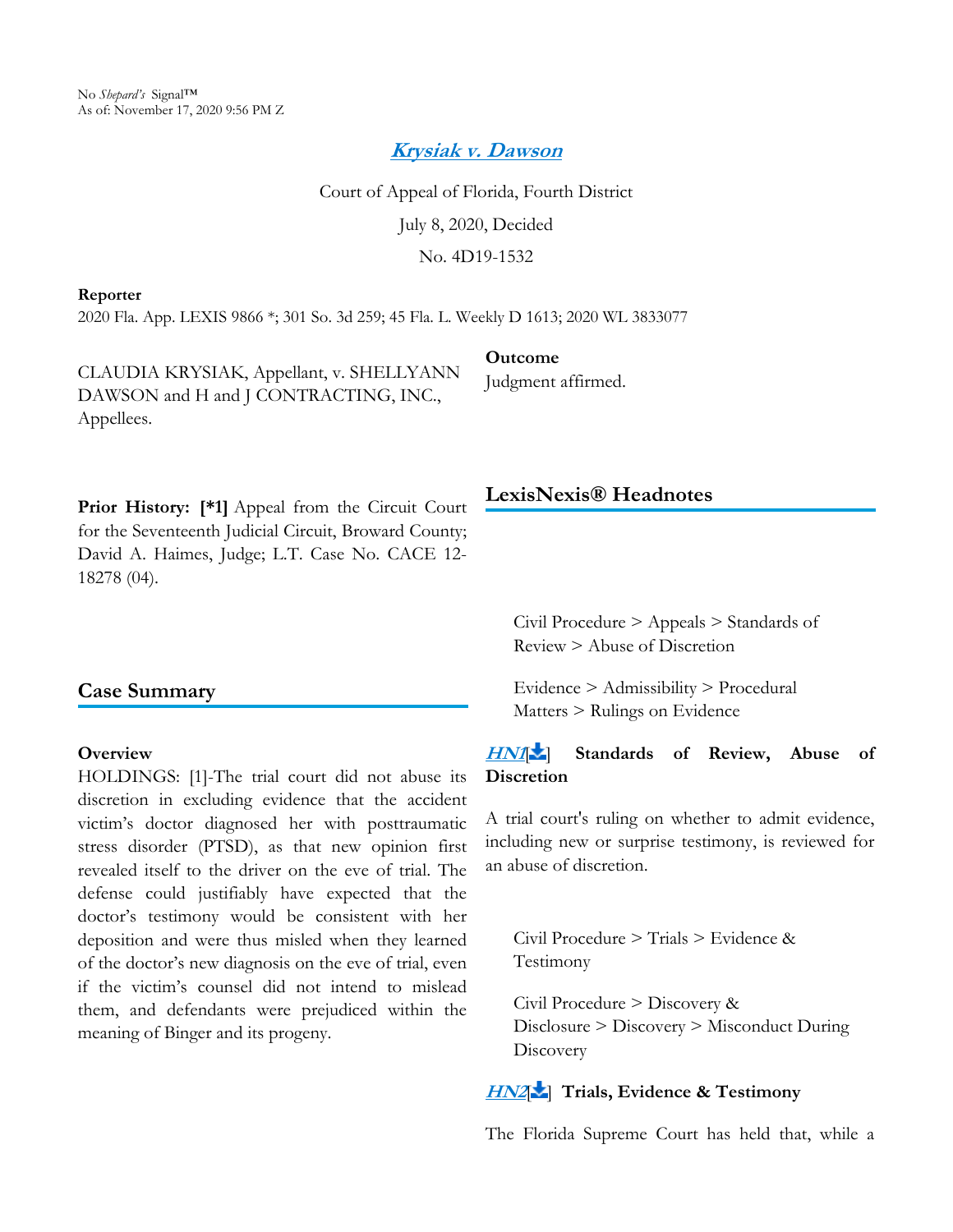trial court can properly exclude the testimony of a witness whose name has not been disclosed in accordance with a pretrial order, the court's discretion is guided largely by a determination as to whether use of the undisclosed witness will prejudice the objecting party. Prejudice in this sense means surprise in fact, and is not dependent on the adverse nature of the testimony. Other relevant factors in a Binger analysis include: (i) the objecting party's ability to cure the prejudice or, similarly, its independent knowledge of the existence of the evidence; (ii) the calling party's possible intentional or bad faith conduct; and (iii) the possible disruption of the orderly and efficient trial of the case.

<span id="page-1-0"></span>Civil Procedure > Discovery & Disclosure > Discovery

Civil Procedure > Trials > Evidence & Testimony

Civil Procedure > Discovery & Disclosure > Discovery > Misconduct During **Discovery** 

## *[HN3](https://advance.lexis.com/api/document?collection=cases&id=urn:contentItem:609T-RHJ1-FJM6-60HR-00000-00&context=&link=LNHNREFclscc3)*[\[](#page-6-0) ] **Discovery & Disclosure, Discovery**

The Binger rule has been extended from undisclosed witnesses to disclosed witnesses who offer previously undisclosed testimony. The presentation of a changed opinion is tantamount to permitting an undisclosed adverse witness to testify.

<span id="page-1-1"></span>Civil Procedure > Discovery & Disclosure > Discovery > Misconduct During **Discovery** 

# *[HN4](https://advance.lexis.com/api/document?collection=cases&id=urn:contentItem:609T-RHJ1-FJM6-60HR-00000-00&context=&link=LNHNREFclscc4)*[\[](#page-6-1) ] **Discovery, Misconduct During Discovery**

The Florida Supreme Court has emphasized not only compliance with the technical provisions of the discovery rules, but also adherence to the purpose and spirit of those rules in both the criminal and civil context. The spirit and purpose of the discovery rules require the disclosure of a substantial reversal of opinion if a party intends to offer that changed opinion at trial.

<span id="page-1-2"></span>Civil Procedure > Discovery & Disclosure > Discovery > Misconduct During **Discovery** 

# *[HN5](https://advance.lexis.com/api/document?collection=cases&id=urn:contentItem:609T-RHJ1-FJM6-60HR-00000-00&context=&link=LNHNREFclscc5)*[\[](#page-6-2) ] **Discovery, Misconduct During Discovery**

Civil trials are not the Wild West, where one side ambushes the other at trial. Except under extraordinary circumstances, the lawyers have a right to expect that once a trial commences, discovery and examinations must cease. All the discovery rules and the extensive efforts of parties to discover the other party's case would be for naught if one side were able to wait until after the trial started to establish key pieces of evidence.

<span id="page-1-3"></span>Civil Procedure > ... > Discovery > Methods of Discovery > Expert Witness Discovery

# **[HN6](https://advance.lexis.com/api/document?collection=cases&id=urn:contentItem:609T-RHJ1-FJM6-60HR-00000-00&context=&link=LNHNREFclscc6)<sup>[\[](#page-6-3)1</sup>]** Methods of Discovery, Expert Witness **Discovery**

Florida courts have applied a Binger-type analysis where a treating doctor formulates a new opinion based upon an examination of the plaintiff that occurred after the doctor's deposition.

<span id="page-1-4"></span>Constitutional Law > Bill of Rights > Fundamental Rights > Trial by Jury in Civil Actions

## *[HN7](https://advance.lexis.com/api/document?collection=cases&id=urn:contentItem:609T-RHJ1-FJM6-60HR-00000-00&context=&link=LNHNREFclscc7)*[\[](#page-7-0) ] **Fundamental Rights, Trial by Jury in Civil Actions**

The constitutional right to present all relevant evidence is subject to reasonable procedural restrictions that ensure that the process is fair.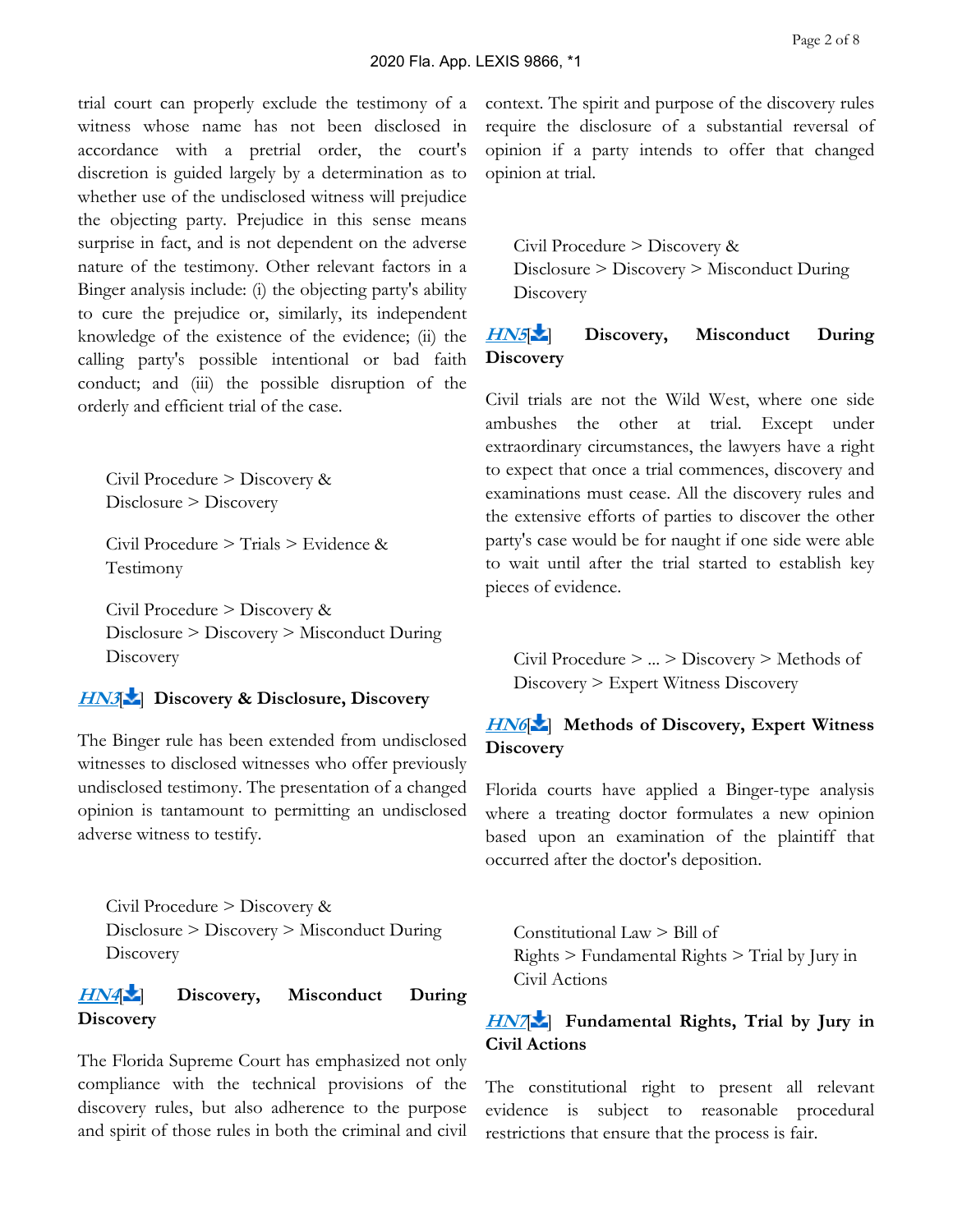**Counsel:** Kenneth J. Kavanaugh of Kenneth J. Kavanaugh, P.A., Davie, for appellant.

Stuart J. Freeman of Freeman, Goldis & Cash, P.A., St. Petersburg, for appellee, Shellyann Dawson.

Sharon C. Degnan of Kubicki Draper, Orlando, for appellee, H and J Contracting, Inc.

**Judges:** GROSS, J. KUNTZ, J., and CURLEY, JOSEPH, Associate Judge, concur.

**Opinion by:** GROSS

# **Opinion**

## GROSS, J.

This is a case where the disclosure of new evidence on the eve of trial forced a trial judge to untangle the Gordian knot of the process required by *[Binger v. King](https://advance.lexis.com/api/document?collection=cases&id=urn:contentItem:3RRM-31X0-003C-X1N9-00000-00&context=)  [Pest Control, 401 So. 2d 1310 \(Fla. 1981\)](https://advance.lexis.com/api/document?collection=cases&id=urn:contentItem:3RRM-31X0-003C-X1N9-00000-00&context=)*, and its progeny. The trial judge admirably balanced the competing interests and we affirm the final judgment.

Krysiak was the plaintiff below. Nearly 70 years old at the time of trial, she suffered a brain aneurysm in 1994, resulting in paralysis on her left side. The aneurysm affected her ability to walk, so she began using a power chair in 1997.

Over the years, Krysiak suffered multiple accidents involving the power chair, both before and after the 2011 accident at issue in this case.

### *The Accident*

On December 13, 2011, while Krysiak attempted to cross a road in Broward County, **[\*2]** she was struck by a vehicle driven by Dawson. The accident occurred in a construction area where H and J Contracting ("H&J") was widening the road.

Krysiak was thrown from her power chair and suffered a fractured ankle. She underwent surgery, which involved the insertion of pins, rods, and screws. The surgery left scars, and she testified that one of them "has a tendency to occasionally break open."

Krysiak told the jury that she had "some flexibility" in her left ankle before the accident. After the accident, her left ankle was larger than her right ankle and she lost all flexibility in her left ankle. She could no longer make micro-adjustments to maintain her balance, which made standing more dangerous and resulted in several falls.

## *The Lawsuit*

In 2012, Krysiak sued Dawson and H&J, alleging that her injuries were caused by Dawson's careless operation of her vehicle and H&J's negligent failure to maintain safe pedestrian traffic ways.

# *Compulsory Medical Examination in December 2017*

Dr. Zager, a defense psychiatrist, conducted a compulsory medical examination of the plaintiff in December 2017. The doctor testified at trial that he "saw no evidence" that the plaintiff had a stress disorder **[\*3]** at the time he interviewed her, and that "[h]er primary diagnosis was a mood disorder that has been in existence for over 20 years."

Dr. Zager opined that he did not think the plaintiff had "a permanent psychiatric impairment secondary to [the 2011] motor vehicle accident and fractured ankle."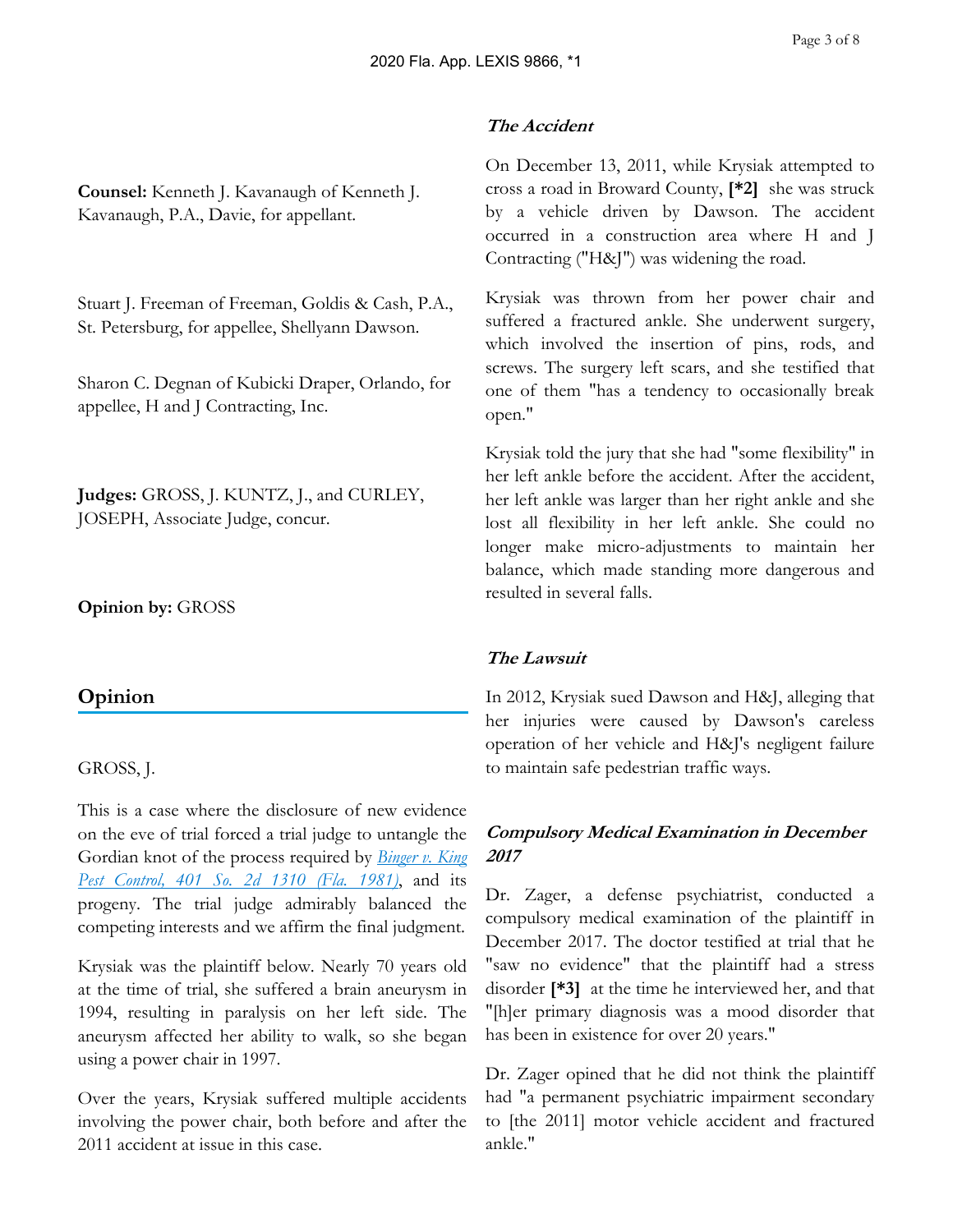### *Dr. Donegal's January 2018 Deposition*

In a January 2018 deposition, the plaintiff's treating psychotherapist, Dr. Donegal, testified that the plaintiff suffered from depression and anxiety. Significantly for this case, Dr. Donegal testified that the plaintiff did **not** have posttraumatic stress disorder (PTSD):

Q. Any posttraumatic stress disorder symptoms? Is that for her or her family?

A. Oh, no. This is for her. Sometimes I write off. If you look over here . . . this is assessment PTSD, no.

#### *The Plaintiff's Witness Lists*

In January 2018, the plaintiff filed the following witness lists: (1) an expert witness list, which listed her engineering expert, Ralph Aronberg, as her sole expert witness; and (2) a witness and exhibit list, which did not specifically list Dr. Donegal, but adopted Dawson's witness list. Dawson's witness list, in turn, identified Dr. Donegal as a witness, but did not state her anticipated **[\*4]** testimony.

#### *First Delay of Trial*

The trial was originally scheduled for the three-week period beginning February 5, 2018, but was delayed because the trial court granted H&J's motion for leave to amend its affirmative defenses.

### *The Pretrial Order*

In April 2018, the trial court entered a Uniform Trial Order (the "Pretrial Order") setting the case for trial during the three-week term beginning September 4, 2018. The Pretrial Order stated that, no later than 90 days prior to trial, the parties were required to furnish to opposing counsel "all information regarding expert testimony that is required by" *Florida Rule of Civil*  *Procedure 1.280(b)(5)(A)*. 1 The Pretrial Order further required that, ten days prior to trial, all pretrial discovery "shall have been completed." The Pretrial Order also required the parties to complete a Joint Pretrial Stipulation by the time of the Pretrial Conference. Finally, the Pretrial Order stated that the parties "shall attach" witness lists to the Joint Pretrial Stipulation, that "[o]nly those witnesses listed shall be permitted to testify," that "[a]ll expert witnesses and their specialties shall be designated," and that "[a]ll witness lists shall include a brief description of the substance and scope of the **[\*5]** testimony to be elicited from such witnesses."

#### *The Joint Pretrial Stipulation*

On September 4, 2018, the parties filed their Joint Pretrial Stipulation. The plaintiff's witness and exhibit list from January 2018 was attached to the Joint Pretrial Stipulation. As noted above, that witness list did not list Dr. Donegal as a witness, but instead adopted Dawson's witness list, which did include Dr. Donegal. Neither list described "the substance and scope of the testimony" to be elicited from Dr. Donegal.

Also attached to the Joint Pretrial Stipulation was the plaintiff's exhibit list from September 2018, which listed Dr. Donegal's deposition as an exhibit.

#### *Trial Rescheduled to February 2019*

The case was not reached during the September 2018 trial docket. The trial was reset for the three-week period beginning February 4, 2019. The order resetting the trial stated that the previously filed Pretrial Stipulation would apply.

### *Plaintiff's Counsel's Email on the Eve of Trial*

On the morning of February 5, 2019, the trial court notified the parties that trial would commence the

<sup>&</sup>lt;sup>1</sup>The Pretrial Order cites *Rule 1.280(b)(4)(A)*, but it is apparent that the trial court meant *Rule 1.280(b)(5)(A)*.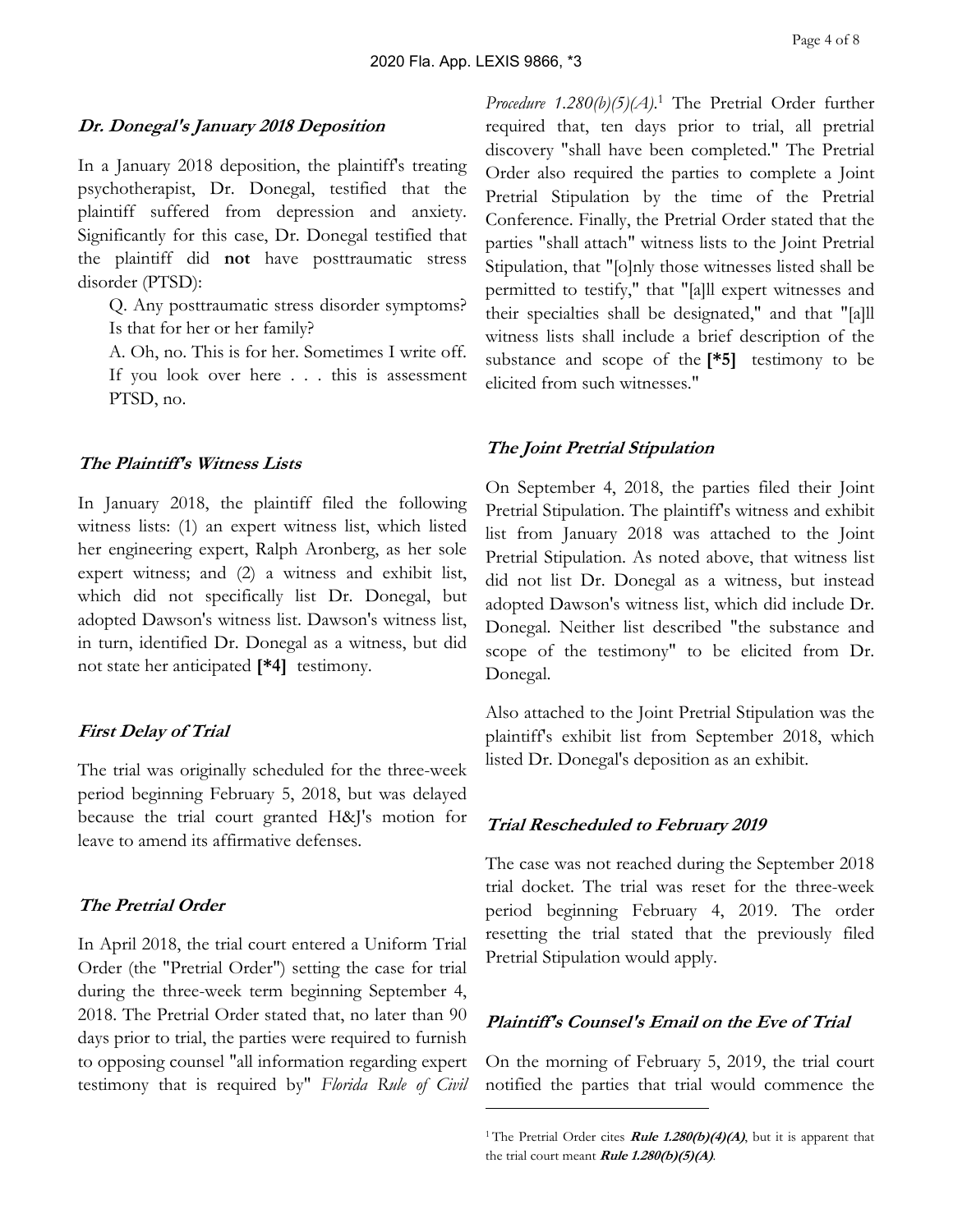following day.

Later that morning, plaintiff's counsel sent the defense lawyers an email stating in relevant part: "I met with **[\*6]** Karlin Donegal Ph.D. on 2/1/19 and learned that she performed an assessment on Claudia Krysiak on 10/10/18 and determined that Claudia suffers from Posttraumatic Stress Disorder (PTSD)."

### *Defendants' Motion in Limine*

Shortly after receiving this email, the defendants filed a motion in limine to exclude evidence that the plaintiff had been diagnosed with PTSD, arguing that the introduction of "last minute expert opinion" would amount to "trial by ambush" and would prejudice them under the standard set forth in *Binger*. The defendants complained that they were prejudiced because they prepared for trial "not knowing the Plaintiff would be claiming [PTSD]," as they "previously deposed Dr. Donegal who previously testified that the Plaintiff was not diagnosed with PTSD." The defendants argued that "they cannot rebut this new claim of damages on the eve of trial," as their psychiatric expert, Dr. Zager, never addressed the issue.

The defendants focused on the timelines of the new disclosure—(1) the new opinion arose on October 10, 2018, but was not disclosed until February 5, 2019; (2) plaintiff's counsel met with Doctor Donegal on February 1, 2019, but did not disclose her new opinion to the **[\*7]** defendants until February 5; and (3) plaintiff's counsel waited until after the case was called for trial to make the disclosure.

## *Pretrial Discussion and Order Granting Motion in Limine*

When the parties appeared for trial, the trial court heard the motion in limine.

Defense counsel argued that the case had been litigated for six years and that the prejudice from the new PTSD claim could not be cured because the defendants would have to depose the plaintiff,

depose Dr. Donegal, and then have Dr. Zager review the new information.

In response, plaintiff's counsel argued, among other things, that (1) Dr. Donegal was a treating psychotherapist, not an expert, (2) plaintiff's counsel had no obligation to "seek out an update on a treating psychotherapist," and (3) excluding the PTSD diagnosis would deny the plaintiff her "constitutional right to put on the full testimony of a treating psychotherapist."

During this discussion, the trial court recognized the difficulties with conducting multiple new depositions during the ongoing trial. He broached the notion of a continuance and asked plaintiff's counsel to discuss the matter with his client, since the parties were in the courtroom for trial with **[\*8]** the jurors waiting outside.

After a short recess, plaintiff's counsel did not request a continuance. Instead, he insisted that Dr. Donegal be permitted to testify without any restrictions placed on her use of the term PTSD, and stated that he had no objection to reopening discovery, depositions and all.

Defense counsel responded that the court should not reopen discovery in the middle of trial, and that the "case needs to go" forward because it had been pending for six years and the defense had already spent time, money, and effort preparing for trial.

The trial court granted the motion in limine because the record was "crystal clear that the first time the Defendants" learned of the PTSD diagnosis "was in an e-mail that was sent over yesterday." The trial court also noted that, had the case come to trial on the September 2018 docket, there would have been no PTSD diagnosis and the issue would not have arisen.

However, the trial court emphasized that it would allow testimony concerning the plaintiff's symptoms and how the accident affected her—just not the PTSD diagnosis itself. Additionally, when ruling on a separate defense motion in limine, the trial court ruled that it would allow **[\*9]** Dr. Donegal to give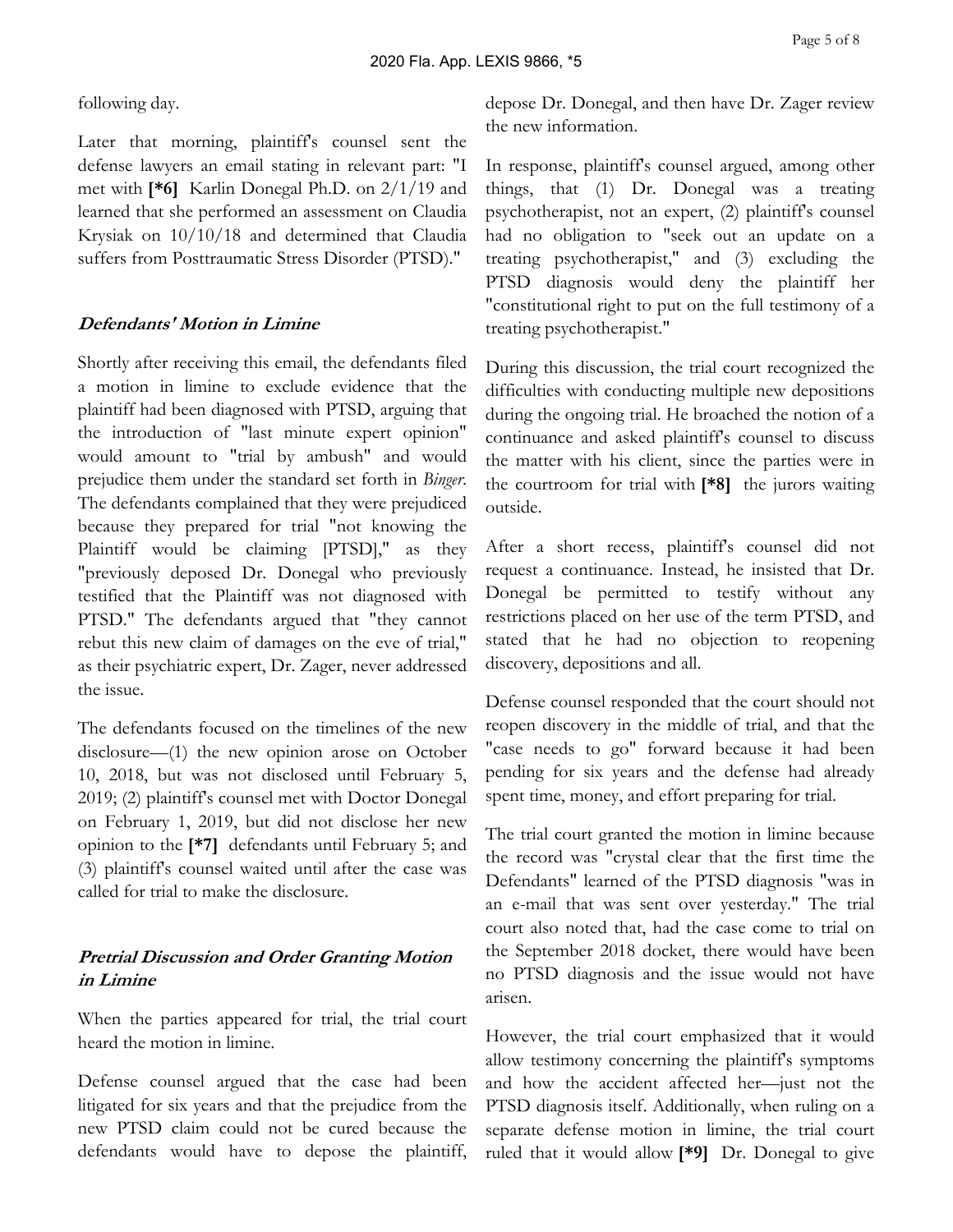testimony on the permanency of any psychological symptoms.

### *Trial*

During trial, the plaintiff described the 2011 accident and the injuries she suffered as a result. She also admitted that she had an accident in June 2018 in which she was hit by a car while riding in her power chair.

Dr. Donegal testified regarding her treatment of the plaintiff. Additionally, Dr. Donegal's excluded testimony was proffered to the trial court outside the presence of the jury.

During the proffer, Dr. Donegal testified that when she assessed the plaintiff in 2013, the plaintiff did not meet the criteria for PTSD. However, beginning in 2018, the plaintiff presented new symptoms that seemed like she could be experiencing PTSD. Dr. Donegal performed another assessment on October 10, 2018, and determined that the plaintiff met the criteria for PTSD. Dr. Donegal performed yet another assessment on January 23, 2019, and determined that the plaintiff still met the criteria for PTSD. Dr. Donegal diagnosed the plaintiff with PTSD "with delayed onset," noting that PTSD "is something that can present itself up to even 50 years after the traumatic incident." Dr. Donegal attributed the PTSD to the 2011 **[\*10]** accident, rather than the 2018 accident, because "[t]he life-threatening event occurred in 2011" and the plaintiff "did not feel like her life was threatened in 2018." However, Dr. Donegal never testified—either in her trial testimony or in the proffer—that the plaintiff suffered a permanent psychological injury.

Following the proffer, the trial court again denied plaintiff's request to present Dr. Donegal's PTSD testimony to the jury. The trial court reaffirmed its ruling on the motion in limine, emphasizing the length of time the case had been pending, the absence of the PTSD diagnosis in the deposition, the disclosure of the new testimony on the day before trial, and the 2018 accident, which the defense would

be entitled to explore as the triggering factor for the new PTSD diagnosis. The court further pointed to the impracticality of conducting extensive discovery while the trial was ongoing.

As an expert witness on permanency, an orthopedic surgeon testified for the defense that the plaintiff did not sustain a significant permanent loss of an important bodily function due to the 2011 accident.

### *Verdict and Final Judgment*

The jury returned a verdict finding negligence on the part of **[\*11]** Dawson which was a legal cause of injury to the plaintiff, but that there was no negligence on the part of H&J. The jury also found that the plaintiff was negligent, apportioning 25% of the fault to Dawson and 75% to the plaintiff. Finally, the jury found that the plaintiff did not sustain a permanent injury as a result of the 2011 accident.

Because the jury found that the plaintiff did not suffer a permanent injury, the verdict form instructed the jury to skip the question concerning the plaintiff's non-economic damages, which were the only damages sought on the verdict form. Thus, the jury's findings resulted in a defense verdict for both Dawson and H&J.

### *The trial court did not abuse its discretion in limiting Dr. Donegal's testimony on the eleventh-hour PTSD diagnosis*

We write to address plaintiff's claim that the trial court erred in its exclusion of the PTSD diagnosis.

*[HN1](https://advance.lexis.com/api/document?collection=cases&id=urn:contentItem:609T-RHJ1-FJM6-60HR-00000-00&context=&link=clscc1)*<sup>2</sup>] A trial court's ruling on whether to admit evidence, including new or surprise testimony, is reviewed for an abuse of discretion. *[Gurin Gold, LLC](https://advance.lexis.com/api/document?collection=cases&id=urn:contentItem:5WJ6-BMG1-JS0R-20W9-00000-00&context=)  [v. Dixon, 277 So. 3d 600, 603 \(Fla. 4th DCA 2019\)](https://advance.lexis.com/api/document?collection=cases&id=urn:contentItem:5WJ6-BMG1-JS0R-20W9-00000-00&context=)*.

<span id="page-5-0"></span>*[HN2](https://advance.lexis.com/api/document?collection=cases&id=urn:contentItem:609T-RHJ1-FJM6-60HR-00000-00&context=&link=clscc2)*<sup> $\uparrow$ </sup> In *[Binger](https://advance.lexis.com/api/document?collection=cases&id=urn:contentItem:3RRM-31X0-003C-X1N9-00000-00&context=)*, the Florida Supreme Court held that while a trial court can properly exclude the testimony of a witness whose name has not been disclosed in accordance with a pretrial order, **[\*12]**  the court's discretion is "guided largely by a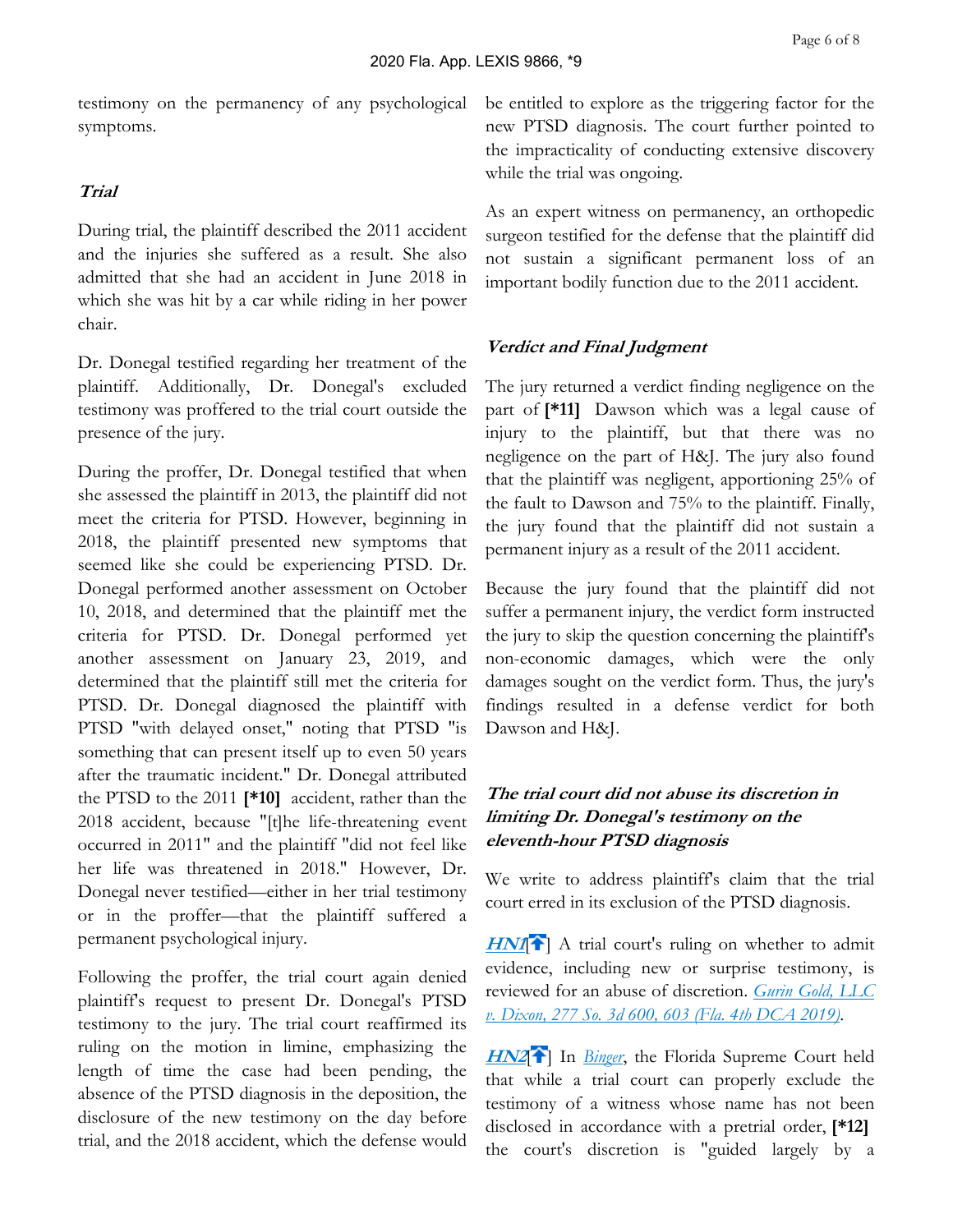determination as to whether use of the undisclosed witness will prejudice the objecting party." *[401 So. 2d](https://advance.lexis.com/api/document?collection=cases&id=urn:contentItem:3RRM-31X0-003C-X1N9-00000-00&context=)  [at 1313-14](https://advance.lexis.com/api/document?collection=cases&id=urn:contentItem:3RRM-31X0-003C-X1N9-00000-00&context=)*. "Prejudice" in this sense means "surprise in fact," and is not dependent on the adverse nature of the testimony. *[Id. at 1314](https://advance.lexis.com/api/document?collection=cases&id=urn:contentItem:3RRM-31X0-003C-X1N9-00000-00&context=)*.

Other relevant factors in a *[Binger](https://advance.lexis.com/api/document?collection=cases&id=urn:contentItem:3RRM-31X0-003C-X1N9-00000-00&context=)* analysis include: (i) the objecting party's ability to cure the prejudice or, similarly, its independent knowledge of the existence of the evidence; (ii) the calling party's possible intentional or bad faith conduct; and (iii) the possible disruption of the orderly and efficient trial of the case. *Id.*

<span id="page-6-0"></span>*[HN3](https://advance.lexis.com/api/document?collection=cases&id=urn:contentItem:609T-RHJ1-FJM6-60HR-00000-00&context=&link=clscc3)*<sup>2</sup>] "The *[Binger](https://advance.lexis.com/api/document?collection=cases&id=urn:contentItem:3RRM-31X0-003C-X1N9-00000-00&context=)* rule has been extended from undisclosed witnesses to disclosed witnesses who offer previously undisclosed testimony." *[Dixon, 277](https://advance.lexis.com/api/document?collection=cases&id=urn:contentItem:5WJ6-BMG1-JS0R-20W9-00000-00&context=)  [So. 3d at 603](https://advance.lexis.com/api/document?collection=cases&id=urn:contentItem:5WJ6-BMG1-JS0R-20W9-00000-00&context=)*. "As this court has previously determined, the presentation of a changed opinion is tantamount to permitting an undisclosed adverse witness to testify." *Id.* (internal quotation marks omitted).

<span id="page-6-1"></span>*[HN4](https://advance.lexis.com/api/document?collection=cases&id=urn:contentItem:609T-RHJ1-FJM6-60HR-00000-00&context=&link=clscc4)*<sup>2</sup> The Florida Supreme Court has emphasized "not only compliance with the technical provisions of the discovery rules, but also adherence to the purpose and spirit of those rules in both the criminal and civil context." *[Scipio v. State, 928 So. 2d](https://advance.lexis.com/api/document?collection=cases&id=urn:contentItem:4J8V-MX10-0039-44RY-00000-00&context=)  [1138, 1144 \(Fla. 2006\)](https://advance.lexis.com/api/document?collection=cases&id=urn:contentItem:4J8V-MX10-0039-44RY-00000-00&context=)*. The "spirit and purpose" of the discovery rules require "the disclosure **[\*13]** of a substantial reversal of opinion . . . if a party intends to offer that changed opinion at trial." *[Office Depot,](https://advance.lexis.com/api/document?collection=cases&id=urn:contentItem:3RX4-BF90-003F-31KJ-00000-00&context=)  [Inc. v. Miller, 584 So. 2d 587, 590-91 \(Fla. 4th DCA](https://advance.lexis.com/api/document?collection=cases&id=urn:contentItem:3RX4-BF90-003F-31KJ-00000-00&context=)  [1991\)](https://advance.lexis.com/api/document?collection=cases&id=urn:contentItem:3RX4-BF90-003F-31KJ-00000-00&context=)*.

<span id="page-6-2"></span>**[HN5](https://advance.lexis.com/api/document?collection=cases&id=urn:contentItem:609T-RHJ1-FJM6-60HR-00000-00&context=&link=clscc5)<sup>[\[](#page-1-2)2]</sup>** Civil trials are not the Wild West, where one side ambushes the other at trial. *See [Grau v.](https://advance.lexis.com/api/document?collection=cases&id=urn:contentItem:3RX4-7R50-003F-321B-00000-00&context=)  [Branham, 626 So. 2d 1059, 1059 \(Fla. 4th DCA 1993\)](https://advance.lexis.com/api/document?collection=cases&id=urn:contentItem:3RX4-7R50-003F-321B-00000-00&context=)*. Except under extraordinary circumstances, "the lawyers have a right to expect that once a trial commences, discovery and examinations must cease." *[Id. at 1061](https://advance.lexis.com/api/document?collection=cases&id=urn:contentItem:3RX4-7R50-003F-321B-00000-00&context=)*. "All the discovery rules and the extensive efforts of parties to discover the other party's case would be for naught if one side were able to wait until after the trial started to establish key pieces of evidence . . . ." *Id.*

<span id="page-6-3"></span>*[HN6](https://advance.lexis.com/api/document?collection=cases&id=urn:contentItem:609T-RHJ1-FJM6-60HR-00000-00&context=&link=clscc6)*[\[](#page-1-3) ] Florida courts have applied a *[Binger](https://advance.lexis.com/api/document?collection=cases&id=urn:contentItem:3RRM-31X0-003C-X1N9-00000-00&context=)*-type analysis where a treating doctor formulates a new opinion based upon an examination of the plaintiff that occurred after the doctor's deposition. *See [Auto](https://advance.lexis.com/api/document?collection=cases&id=urn:contentItem:3RX4-4M50-003F-32VF-00000-00&context=)  [Owners Ins. Co. v. Clark, 676 So. 2d 3, 4 \(Fla. 4th DCA](https://advance.lexis.com/api/document?collection=cases&id=urn:contentItem:3RX4-4M50-003F-32VF-00000-00&context=)  [1996\)](https://advance.lexis.com/api/document?collection=cases&id=urn:contentItem:3RX4-4M50-003F-32VF-00000-00&context=)* ("[I]t was error to permit plaintiff's neurosurgeon to give testimony regarding a treatment session which occurred after the discovery deadline in the suit, and to formulate a permanent impairment rating on the witness stand when he had not rated plaintiff's impairment when deposed."); *[Colonnell v.](https://advance.lexis.com/api/document?collection=cases&id=urn:contentItem:3RRM-6570-003C-W2SY-00000-00&context=)  [Mitchels, 317 So. 2d 799, 800-01 \(Fla. 2d DCA 1975\)](https://advance.lexis.com/api/document?collection=cases&id=urn:contentItem:3RRM-6570-003C-W2SY-00000-00&context=)* (holding that the trial court abused its discretion by permitting the treating physician of one of the plaintiffs to testify that an examination, which took **[\*14]** place after the pretrial conference, indicated that the condition of the plaintiff's knee would continue to get worse, which differed from the physician's deposition testimony that he expected no material change in the knee's condition).

Here, the trial court did not abuse its discretion in excluding evidence that Dr. Donegal diagnosed the plaintiff with PTSD, as this new opinion first revealed itself to the defendants on the eve of trial. The plaintiff did not accept the trial court's tentative offer of a continuance, so the court crafted a ruling that limited the unfair prejudice imposed on the defendants while allowing much of the testimony to go forward.

The plaintiff is correct that the Pretrial Order did not expressly require her to update the opinion of a treating healthcare provider. Nonetheless, the disclosure of a new diagnosis of PTSD on the eve of trial violated the parties' Joint Pretrial Stipulation concerning the substance of Dr. Donegal's testimony. The Pretrial Order required the filing of a Pretrial Stipulation. In the September 4, 2018 Pretrial Stipulation, the plaintiff did not separately list Dr. Donegal; rather, the plaintiff adopted Dawson's witness list, which **[\*15]** included the doctor. Contrary to the Pretrial Order, however, this witness list failed to "disclose the substance and scope" of the doctor's testimony. Still, the plaintiff's exhibit list to the Pretrial Stipulation listed Dr. Donegal's